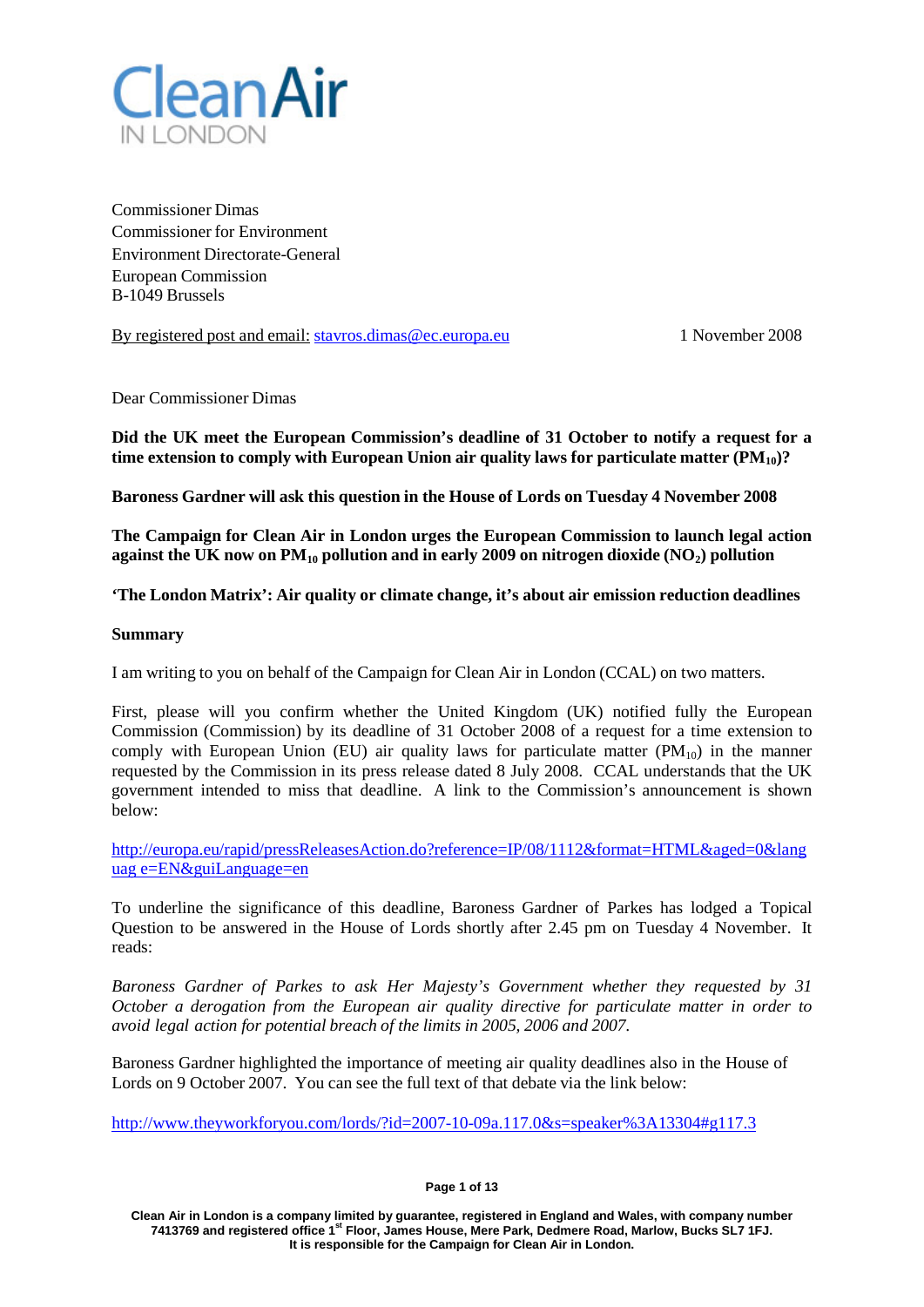

CCAL has today submitted a Freedom of Information Request/Environmental Information Request to the

Department for Environment Food and Rural Affairs (Defra) asking it to provide similar information.

Second, if the UK failed to comply fully with the Commission's request for information by the above deadline, as CCAL suspects, CCAL urges the Commission to launch by 30 November 2008 robust legal action against the UK for breaching EU air quality limit values (Limit Values) for  $PM_{10}$ in 2005, 2006 and/or 2007 as it has been entitled to do for some time.

In CCAL's carefully considered view, Europe is today at a crossroads in terms of its ability (or failure) to tackle air pollution. This is because:

- the Limit Values for  $PM_{10}$  have been due, since 1999 legislation, to be complied with by January 2005;
- the new EU directive on ambient air quality and cleaner air for Europe (the new AQ Directive) entered into force on 11 June 2008 with specific provisions to tackle this problem;
- the Limit Values for  $PM_{10}$  (and  $NO_2$ ) are the bare minimum needed to protect human health and the environment. Particulate matter air pollution alone causes some 350,000 deaths per annum now across Europe;
- the Commission set a reasonable deadline for notifying requests for time extensions for  $PM_{10}$ ;
- Europe's credibility at reducing air pollution emissions is at stake now:
- the UK government is 'playing games' with the Commission;
- leading UK NGOs have called for the government to comply fully with air quality laws; and
- last but not least, the Commission said on 8 July 2008 that legal action would follow if any Member State did not submit a notification for a time extension by the deadline and so it must.

Please therefore enforce air quality laws now and send a message to those attending the United Nations Climate Change Conference in Poznan from 1 to 12 December that Europe is serious about complying with the environmental obligations that it sets. Lack of action before then would lead to suspicions that no enforcement action on air pollution is likely ever in Europe. If air pollution laws are not going to be complied with and/or enforced, it is better not to have them in the first place. This is a very serious message for those going to Poznan.

1 November 2008 will be remembered as the time when Europe showed it had the political will to tackle its toughest air pollution problems or failed to do so.

## **The Campaign for Clean Air in London**

The Campaign for Clean Air in London has only one aim which is to achieve urgently and sustainably at least World Health Organisation (WHO) recommended standards of air quality

### **Page 2 of 13**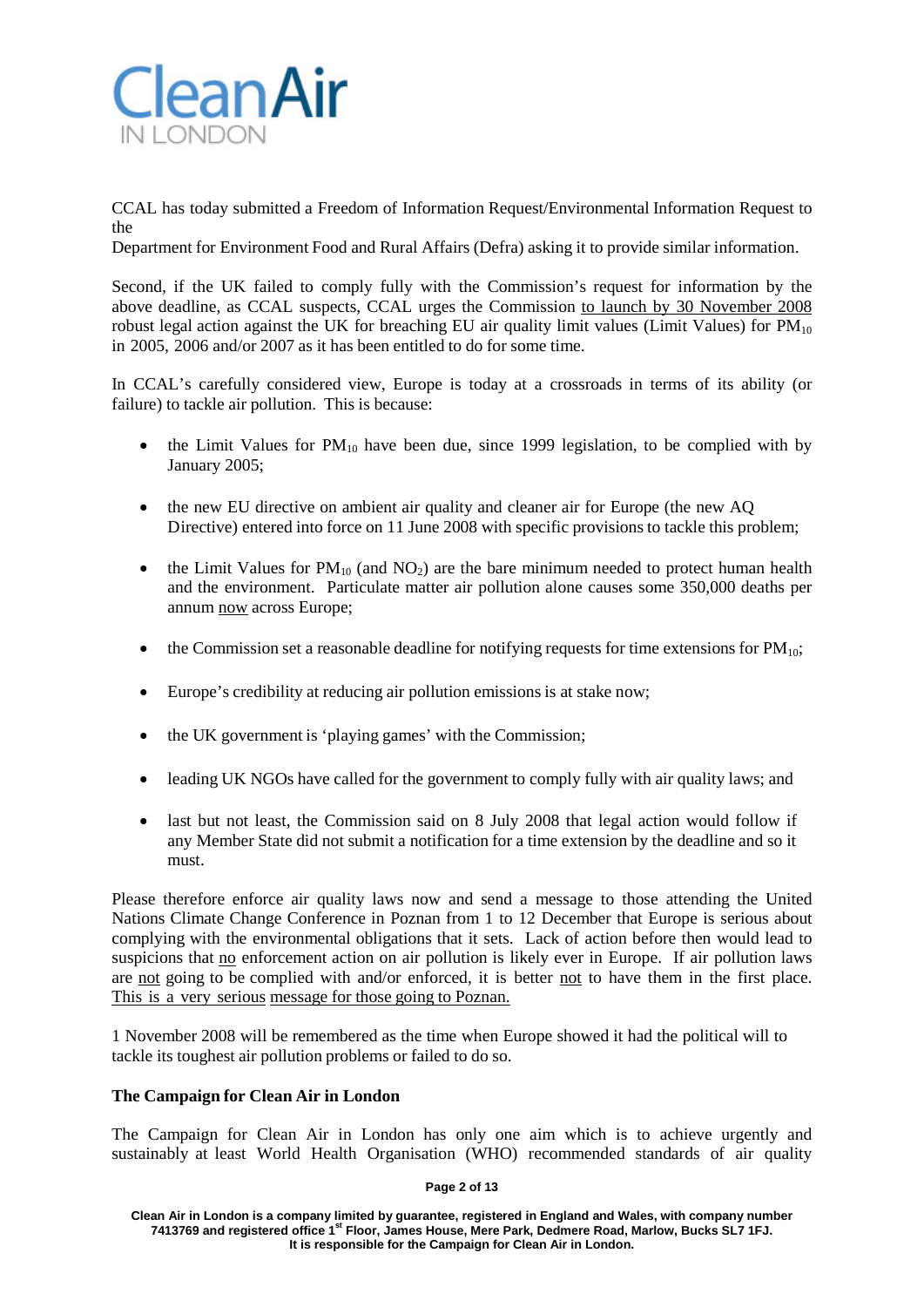

throughout London. Given that most of these have been required to be met since 1999 legislation by January 2005 (in respect of coarse particulate matter i.e.  $PM_{10}$ ) and January 2010 (for nitrogen dioxide i.e.  $NO<sub>2</sub>$ ), CCAL's immediate priority is to press for air quality laws to be complied with fully in each year leading up to the London 2012 Summer Olympics.

CCAL has received support from Mayor Johnson (and previously Mayor Livingstone), leading politicians from the four main political parties in London as well as leading business and community groups including the Central London Partnership, London First and The Knightsbridge Business Group. CCAL has also received a Pledge of support from Environmental Protection UK (formerly the National Society for Clean Air and Environmental Protection). CCAL's campaign website address is shown in the letterhead above.

# **'The London Matrix': Air quality or climate change, it's about air emission reduction deadlines**

CCAL considers that the problems of air quality and climate change locally and internationally can be represented in 'The London Matrix'. This matrix has two rows (air quality and climate change) and two columns (London and the Rest of the World). London could be replaced by any capital city and the Rest of World could be replaced by the Rest of the Europe (or any region).

Air quality and climate change are inextricable linked since both problems:

- can often be traced back to the same source of emissions into the air (whether aircraft and airports, power generation or road transport);
- are extremely costly (for example the Rogers Review in 2006 estimated that, in 2005, the UK's annual cost of health impacts from particulate matter alone was between £9.1 billion and £21 billion per annum);
- will be solved by targeting the biggest occurrences of pollution with technology-based solutions and creating a 'tipping point' of behavioural change. The "polluter must pay" and political will is essential;
- require that air emission reduction deadlines are met; and
- have been highlighted as being closely linked by both the Intergovernmental Panel on Climate Change and the UK government's Air Quality Expert Group. In particular they have both emphasised the importance of the inter-relationship not least in terms of identifying cost efficiencies and health benefits.

In respect of air quality, the government admitted in its 2007 consultation on plans and programmes to comply with Limit Values for  $PM_{10}$ , that road transport is the primary cause of all breaches of the Limit Values for  $PM_{10}$  in London. The Minister for Air Quality, Jonathan Shaw MP, made clear on 17 July

2008 that "pollution [in London] is principally brought about by traffic":

[http://www.theyworkforyou.com/debates/?id=2008-07-](http://www.theyworkforyou.com/debates/?id=2008-07-17a.388.0&s=shaw%2B%22air%2Bquality%22&g388.2) [17a.388.0&s=shaw+%22air+quality%22#g388.2](http://www.theyworkforyou.com/debates/?id=2008-07-17a.388.0&s=shaw%2B%22air%2Bquality%22&g388.2)

In respect of climate change, the Commission says that urban mobility accounts for up to 40% of

**Page 3 of 13**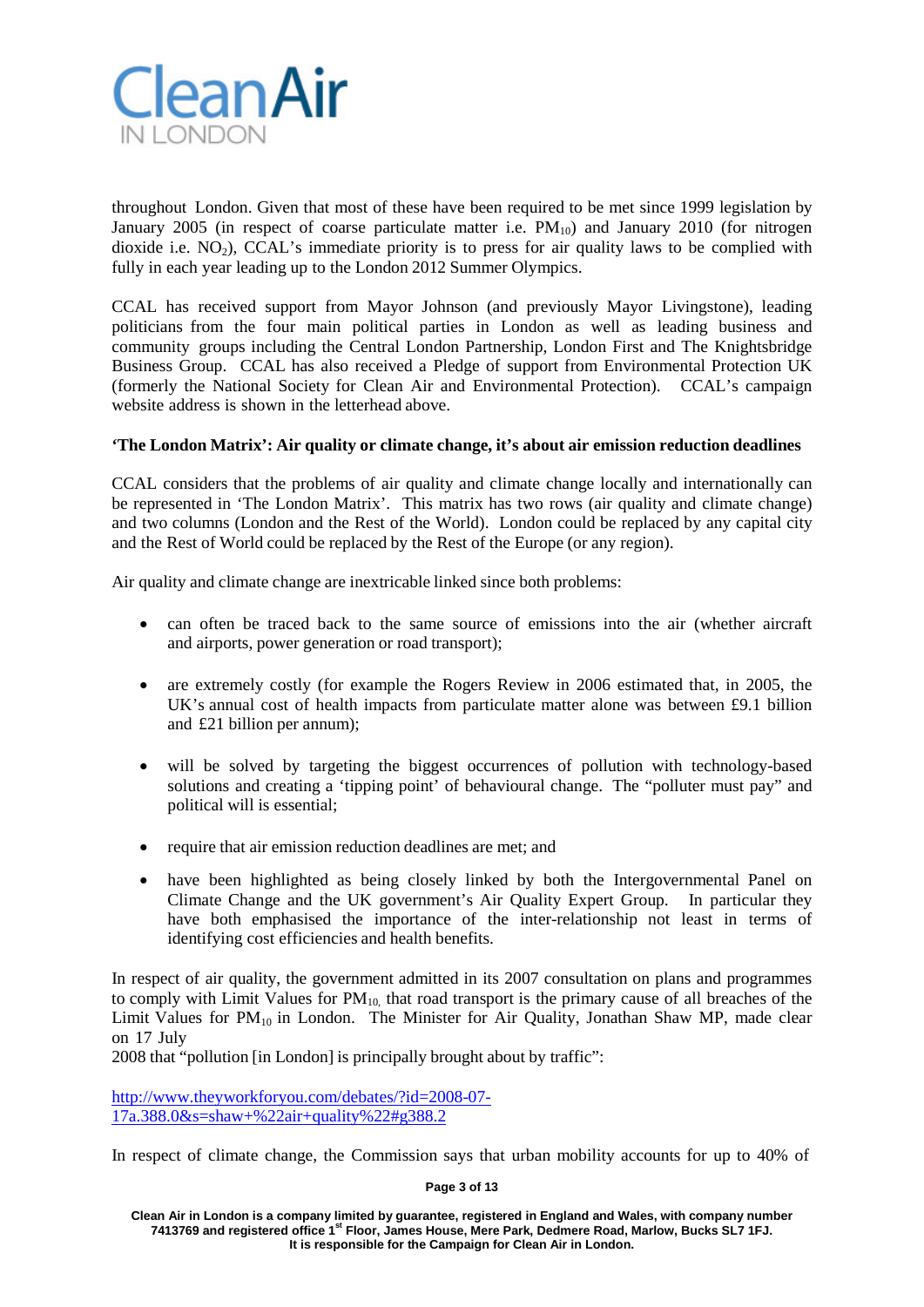

all carbon dioxide  $(CO<sub>2</sub>)$  emissions of road transport.

[http://ec.europa.eu/transport/clean/index\\_en.htm](http://ec.europa.eu/transport/clean/index_en.htm)

In terms of triggering any meaningful and time critical change, it is necessary to 'grasp the biggest nettle first'. For air quality, the greatest problem lies in the largest cities. Similarly, with the C40 Cities Climate Change Group saying that the 50% of people who live in cities (set to reach 60% by 2030) are responsible for 80% of greenhouse gas emissions, it is clear that the climate change problem will be won or lost in cities.

In CCAL's view therefore, what happens now that the final deadline has been reached on air quality in London (and in all the capital cities in Europe that are breaching air quality laws for  $PM_{10}$ ) is a high profile test case which will show whether Europe will be able to reduce air pollution overall. We are at a

'tipping point' of credibility, cost and political will.

CCAL calls this 'The London Matrix': if air quality can be tackled successfully and by legally binding deadlines in London, it gives hope that air pollution everywhere, including climate change, can similarly be tackled.

| <b>THE LONDON MATRIX</b> |                      |
|--------------------------|----------------------|
| London                   | <b>Rest of World</b> |
| Now                      |                      |
| 2020/2050                | 2020/2050            |
|                          |                      |

CCAL therefore read with interest your insightful and inspiring speech at the Climate Change Conference in Prague yesterday. In your opening words you said:

*"Climate change has been described by UN Secretary-General Ban Ki-moon as the 'defining challenge of our age' and is a challenge that is not simply going to disappear. Our generation will be remembered as the first to be offered solid scientific evidence of climate change. It is now our responsibility to ensure that we are also remembered as the generation which took decisive action to mitigate it – preventing the worst consequences and minimizing the impact of consequences we could not avoid.*

*"Some might think that we would do better to focus our attention on the financial crisis. Vigorous action is of course needed there too but we must not repeat the mistakes of the past. The current financial crisis is largely a story of warnings unheeded or dismissed. Being late in responding to climate change would be even more devastating – and far more costly."*

[http://europa.eu/rapid/pressReleasesAction.do?reference=SPEECH/08/570&format=HTML&aged=0](http://europa.eu/rapid/pressReleasesAction.do?reference=SPEECH/08/570&format=HTML&aged=0&lan%20guage=EN&guiLanguage=en) &lan [guage=EN&guiLanguage=en](http://europa.eu/rapid/pressReleasesAction.do?reference=SPEECH/08/570&format=HTML&aged=0&lan%20guage=EN&guiLanguage=en)

#### **Page 4 of 13**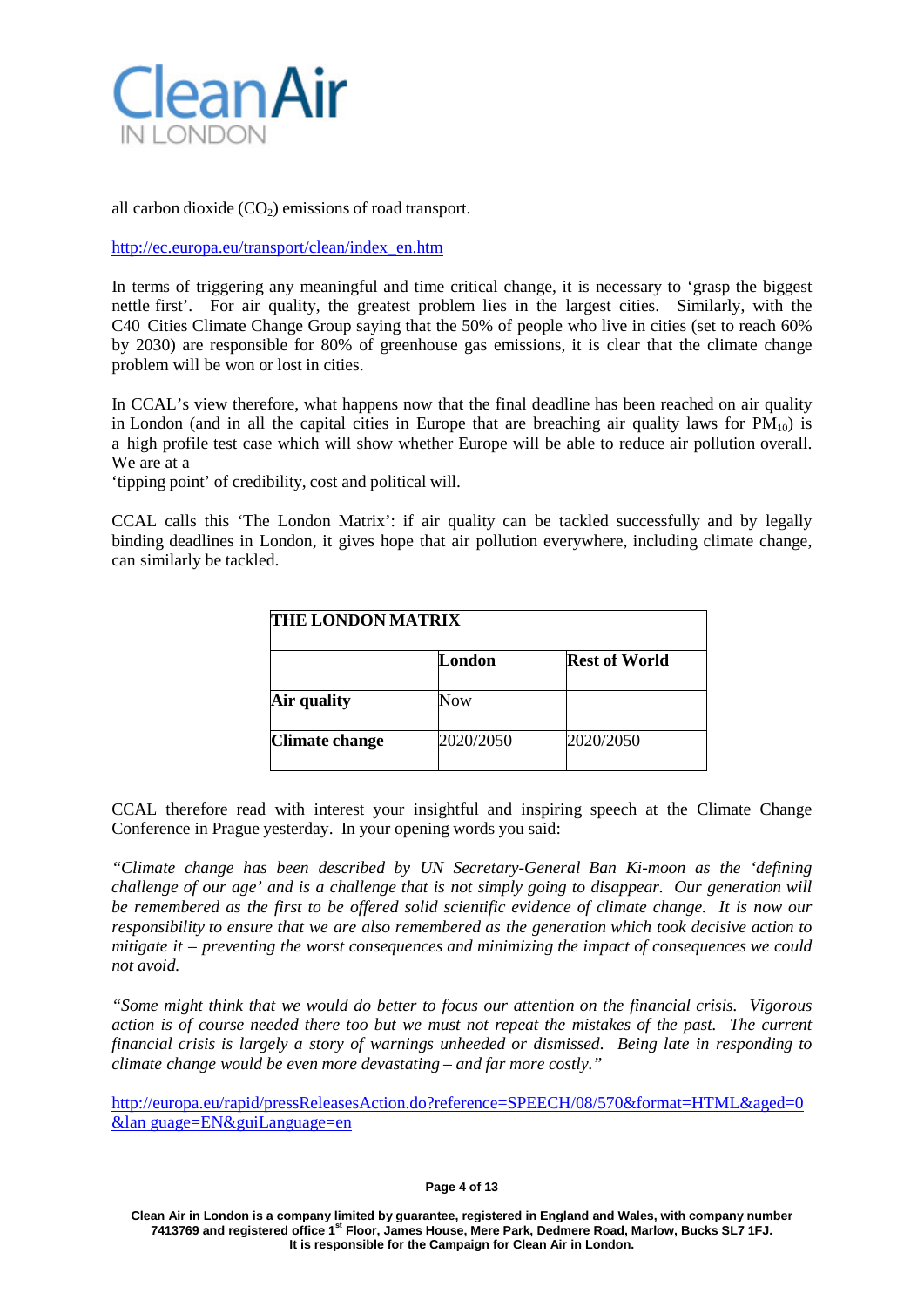

It reminded us of your powerful speech on 'Environmental Priorities for 2009' to the European Parliament Environment Committee on 19 May 2008, when you said:

*"In recent years, we have established priorities, set out far-reaching objectives, adopted concrete measures to protect our environment and enhance quality of life. We have made sustained progress that was unimaginable a decade ago.*

*"For 2009, the key message is that timely implementation of existing legislation is vital and there is a need to 'encourage' Member States that are lagging behind in one area or another...*

*"As our scientific awareness grows, so does our understanding of the fragility of our planet. Many challenges remain and new ones continue to emerge. They must be addressed – in a firm and practical way – because deforestation, biodiversity loss, excessive waste volumes, fresh water pollution and rising greenhouse gas emissions are not features of the world that we should leave to future generations.*

*"2009 is the last year of the mandate of this Commission and of this Parliament. Let's make the most of it."*

[http://europa.eu/rapid/pressReleasesAction.do?reference=SPEECH/08/254&format=HTML&aged=0](http://europa.eu/rapid/pressReleasesAction.do?reference=SPEECH/08/254&format=HTML&aged=0&lan%20guage=EN&guiLanguage=en) &lan [guage=EN&guiLanguage=en](http://europa.eu/rapid/pressReleasesAction.do?reference=SPEECH/08/254&format=HTML&aged=0&lan%20guage=EN&guiLanguage=en)

Please therefore, close your ears to the 'siren voices' that will argue for delay, compromise and muddle when it comes to enforcing air quality laws. These are the same siren voices that argued against the creation and enforcement of the Clean Air Act introduced in the UK in 1956. In this context, please remember too that the Commission has found that particulate matter air pollution alone results in some

350,000 premature deaths per annum in Europe:

[http://europa.eu/rapid/pressReleasesAction.do?reference=MEMO/07/108&format=HTML&aged=0&l](http://europa.eu/rapid/pressReleasesAction.do?reference=MEMO/07/108&format=HTML&aged=0&lang%20uage=EN&guiLanguage=en) ang [uage=EN&guiLanguage=en](http://europa.eu/rapid/pressReleasesAction.do?reference=MEMO/07/108&format=HTML&aged=0&lang%20uage=EN&guiLanguage=en)

and the UK estimates that it causes between 12,000 and 24,000 premature deaths per annum in the UK.

Lastly, whatever similarities are drawn, there are two fundamental differences between the current financial crisis and climate change: first, once climate change has happened it is effectively irreversible; and second, there is a deadline which must be met if climate change is to be stopped from passing a

'tipping point'.

### **Legal action must follow now to enforce air quality laws in London**

CCAL considers it essential that legal action is taken quickly and even handedly against the UK and all other Member States that have missed the Commission's deadline of 31 October 2008.

As you know, the process for dealing with infringements of EU law, including details of the unlimited lump sum and daily fines that can be imposed, is set out on the Commission's website:

**Page 5 of 13**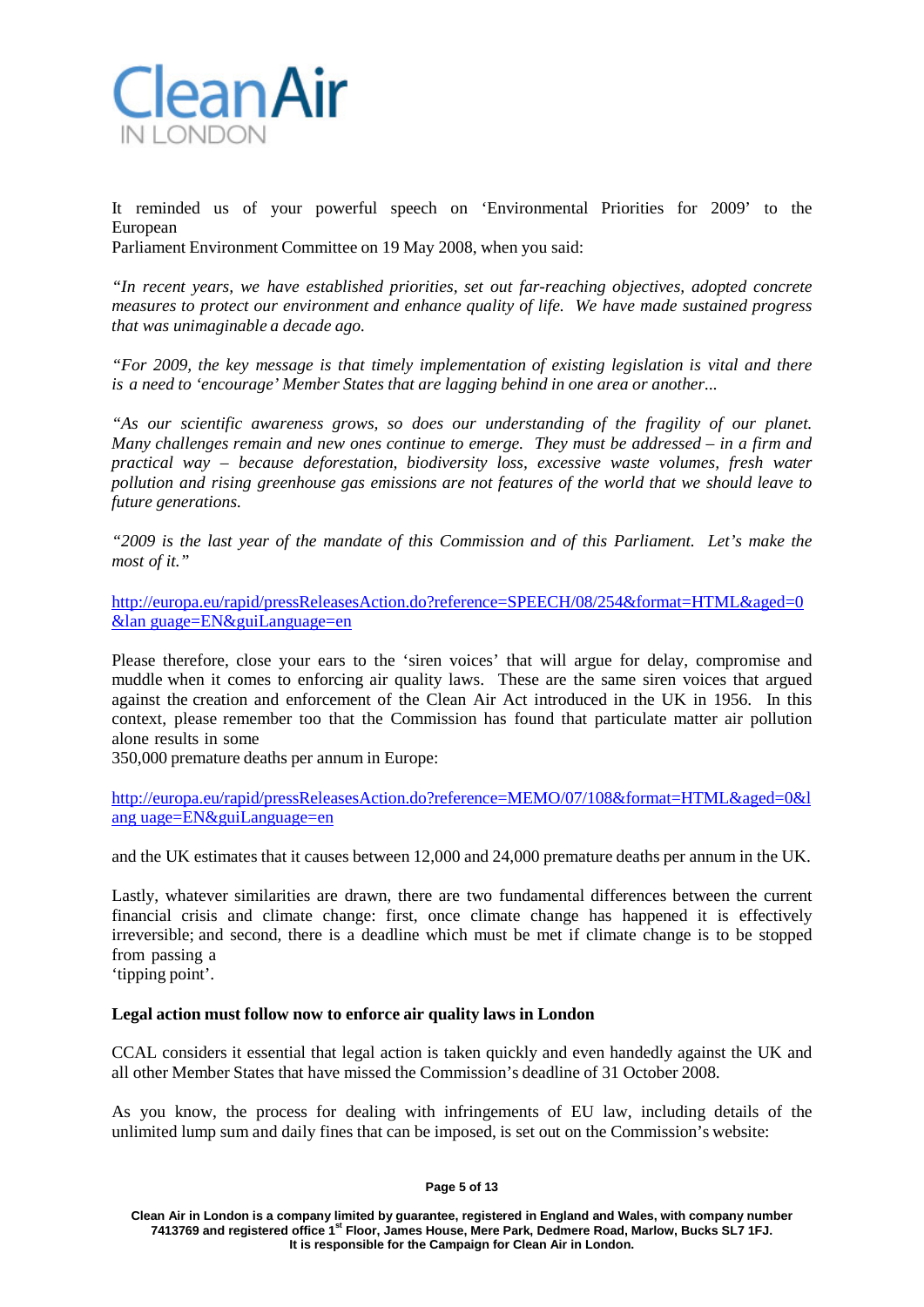

[http://ec.europa.eu/community\\_law/infringements/infringements\\_en.htm](http://ec.europa.eu/community_law/infringements/infringements_en.htm)

In CCAL's view, the Commission should speed through the process of any remaining written warnings and ask the European Court of Justice (ECJ) to impose its first stage judgement against the UK. In CCAL's view, this judgement should set a short deadline for the UK to comply with Limit Values for  $PM_{10}$  (certainly shorter than the deadline allowed for Member States that are complying with the new AQ Directive). If the UK misses that deadline, the Commission should revert quickly to the ECJ and press for the unlimited lump sum and daily fines that may be needed to precipitate action finally by the UK government.

It does not matter whether legal action is taken against two or more than 20 countries, the key point is that every Member State which breached the Limit Values for  $PM_{10}$  in 2005, 2006 and/or 2007 and failed to submit a notification by the required deadline must now be subject to infringement action.

In CCAL's view, the most important reasons for urging the Commission to act now include:

1. the Limit Values for  $PM_{10}$  have been due, since 1999 legislation, to be complied with by January 2005.

The current legal regime for air quality, including the Limit Values for  $PM_{10}$  and  $NO_2$ , dates back to 1999 legislation. This legislation required Member States, including the UK, to achieve the Limit Values for  $PM_{10}$  and  $NO_2$  by 1 January 2005 and 1 January 2010 respectively with no time extensions or derogations possible. The UK breached the Limit Values for  $PM_{10}$  in London in each of 2005, 2006 and 2007 and will remain in breach of air quality laws in respect of each of those years (and the government currently expects for every year out to 2011 and beyond) unless it obtains a time extension with a derogation for past failings.

2. The new AQ Directive entered into force just four and a half months ago.

In CCAL's view, a key reason for needing the new AQ Directive was that the earlier legal regime, which dates back to 1999, did not have any legal framework to address the breaches of air quality laws for  $PM_{10}$  that have taken place in 2005, 2006 and 2007 in cities such as London. It was pass or fail (and the UK failed).

As you know, the new AQ Directive entered into force on 11 June 2008. The full text of the new AQ Directive can be found at:

[http://eur-lex.europa.eu/LexUriServ/LexUriServ.do?uri=OJ:L:2008:152:0001:0044:EN:PDF](http://eur-lex.europa.eu/LexUriServ/LexUriServ.do?uri=OJ%3AL%3A2008%3A152%3A0001%3A0044%3AEN%3APDF)

3. The Limit Values for  $PM_{10}$  (and  $NO<sub>2</sub>$ ) are the bare minimum needed to protect human health.

Fine particulate matter (so called  $PM_{2.5}$ ) comprises typically 60-70% of  $PM_{10}$  i.e. the annual average Limit Value for PM<sub>10</sub> of 40 micrograms per cubic metre ( $\mu$ g/m<sup>3</sup>) is equivalent to a figure of about 25-30  $\mu$ g/m<sup>3</sup> of PM<sub>2.5</sub>. The WHO says there is no safe level of exposure to particular matter and recommends that maximum average annual exposure to  $PM_{2.5}$  should not exceed 10  $\mu\text{g/m}^3$  i.e. much less than half the level implied by the current annual

**Clean Air in London is a company limited by guarantee, registered in England and Wales, with company number 7413769 and registered office 1st Floor, James House, Mere Park, Dedmere Road, Marlow, Bucks SL7 1FJ. It is responsible for the Campaign for Clean Air in London.**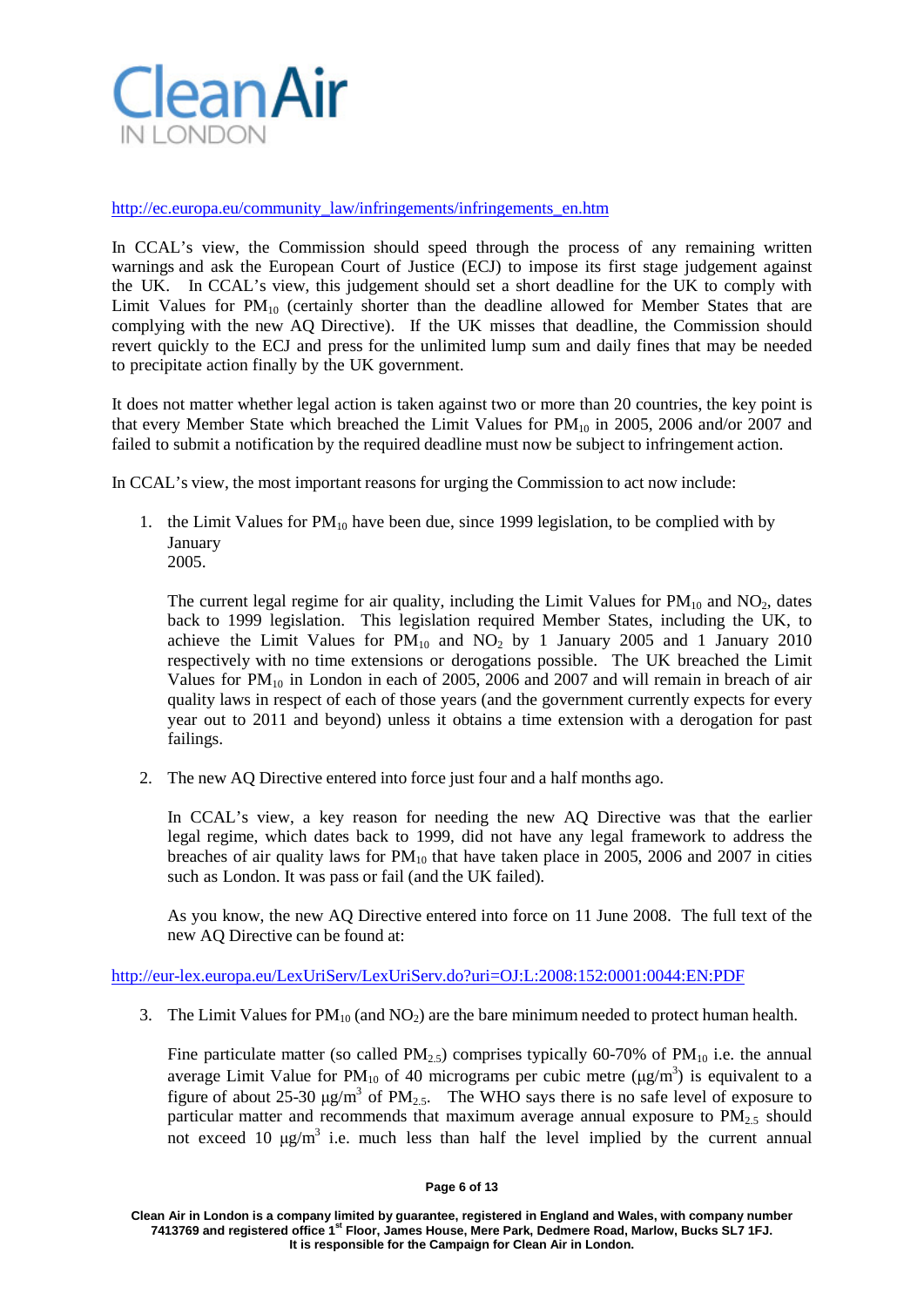

average Limit Value for PM<sub>10.</sub>

4. the Commission set a reasonable deadline for notifying requests for time extensions for  $PM_{10}$ .

The new AQ Directive did not set an explicit deadline by which Member States had to notify a request for a time extension to the Commission.

Instead, the new legislation allowed the Commission to set its own deadline by allowing it to launch, whenever it considered appropriate, legal action against the Member States that were in breach of Limit Values for  $PM_{10}$  in 2005, 2006 and/or 2007 – unless they had obtained a time extension with a derogation for past breaches of the same air quality laws.

With CCAL's full encouragement, including an email it sent dated 16 May 2008, the Commission set a deadline of 31 October 2008 for Member States to notify a time extension request under the new AQ Directive.

In CCAL's view, the deadline set by the Commission was very reasonable. Member States had agreed to this mechanism in December 2007 (in the Compromise Agreement with the European Parliament and the Commission); they had approved the precise legislation in April 2008 and they were then allowed four months and a half months after the new AQ Directive entered into force. Importantly also, given that the final backstop date for complying with Limit Values for  $PM_{10}$  is June 2011, it is essential that governments publish their plans and programmes to meet those obligations in good time so that all stakeholders have the time and certainty needed to play their part in delivering them.

In its July announcement, the Commission necessarily made clear that legal action would follow, presumably in terms of enforcing existing Limit Values for  $PM_{10}$ , if the deadline was missed.

5. Europe's credibility at reducing air pollution emissions is at stake now.

In CCAL's view, there are at least three reasons why Europe's credibility at being able to reduce air pollution emissions is at stake now:

- the content of the new AQ directive was a hard fought compromise. Many MEPs, who wanted a tightening of the Limit Values, will rightly be furious if the new AQ Directive is not fully enforced just four and a half months after it entered into force;
- the EU's promises of reducing emissions by 20% by 2020 at the United Nations Climate Change Conference scheduled to take place in Poznan from 1 to 12 December 2008 will be no more than hollow words if it has still not enforced existing harmful air pollution standards just days beforehand.

[http://unfccc.int/meetings/cop\\_14/items/4481.php](http://unfccc.int/meetings/cop_14/items/4481.php) ; and

• similarly, if the UK government fails to comply fully with its legal obligations now in respect of air quality, its Climate Change Bill with five year carbon budgets and 2020 and 2050 targets are hollow words and totally meaningless.

### **Page 7 of 13**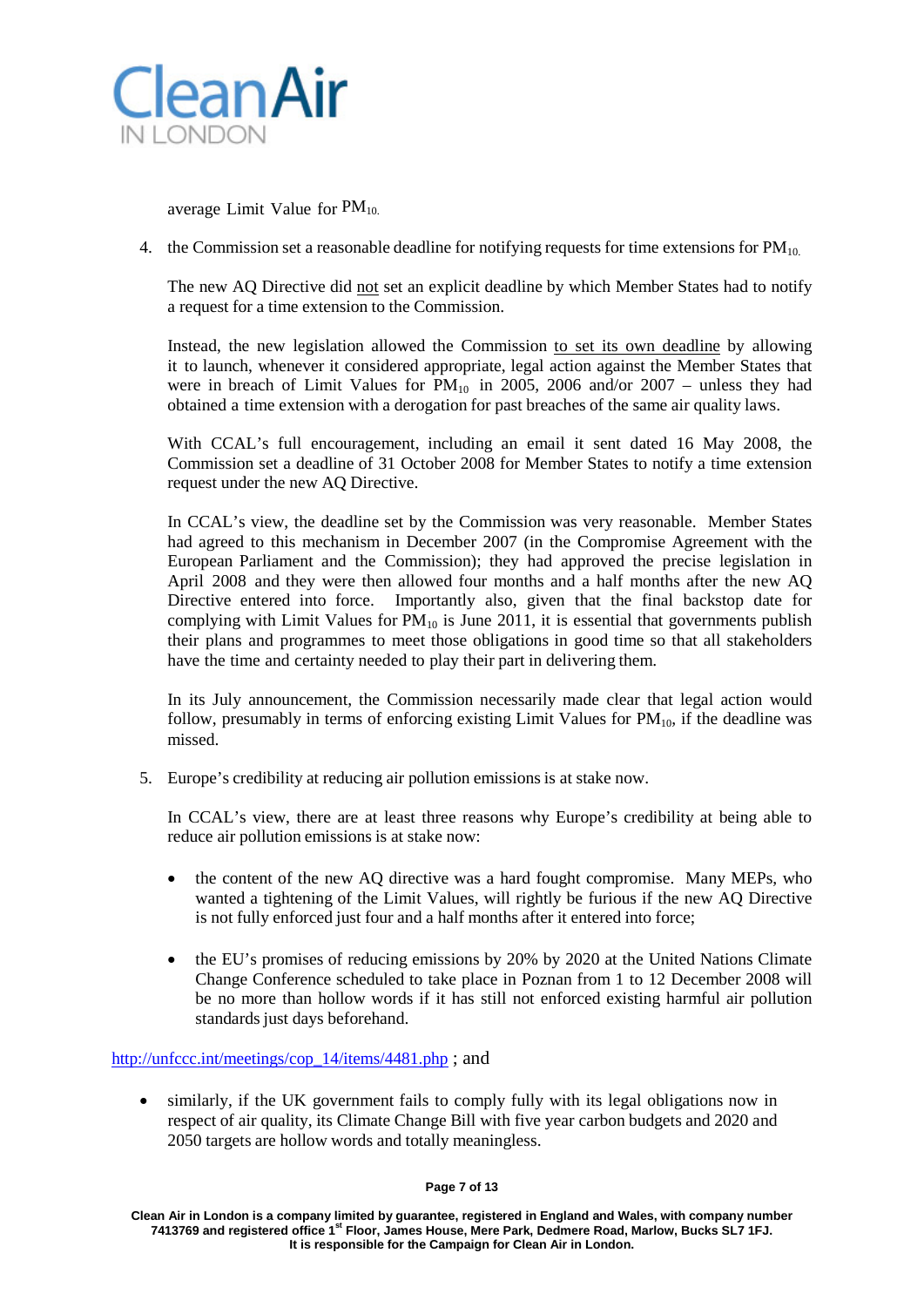

The Commission and the government either have the political will to enforce air pollution laws or they do not.

6. The UK government is 'playing games' with the Commission and seems intent on pursuing its own narrow agenda rather than complying with legislation that is intended to protect the lives of tens of thousands of its citizens.

CCAL wishes to bring to your attention that:

- the UK has obviously known about these obligations since 1999, December 2007, April 2008, June 2008 and July 2008;
- the UK government's argument that it must hold a public consultation next year on how it intends now to comply with Limit Values for  $PM_{10}$  (with a view to submitting its notification by June 2009) is without foundation. It conducted virtually the same consultation in 2007 which closed on 7 November 2007 and was reported to the Commission by 31 December 2007. It is incredible that the government should say now, after all the warnings it has had, that it needs up to six months more time this year than it took last year to complete essentially the same task. For your information, the UK completed its consultation on its report on plans and programmes to comply with Limit Values for  $NO<sub>2</sub>$  this week on 28 October 2008;
- the UK government is still obsessed by using its own cost-benefit analysis approach, that uses its own measures for each of cost and benefit, which may have been appropriate to the  $19<sup>th</sup>$ or  $20<sup>th</sup>$  centuries. The environmental challenges of the  $21<sup>st</sup>$  century require prioritisation and cost-effective compliance with deadlines;
- the UK's choice of June 2009 to submit its notification is surely intended to coincide with elections for the next European Parliament in June 2009, the end of the current Commission's mandate in October 2009 and the possibility of a UK election before its due date in 2010;
- in CCAL's view, the UK government will struggle to comply with the pre-conditions for a time extension since it would probably have to prove, amongst other things, that one of the causes of the breaches of Limit Values for  $PM_{10}$  in 2005 was transboundary air pollution arriving in the UK against the prevailing winds. The difficulty of making such a case may have caused the government to decide to bear and/or provoke infringement action instead of facing further humiliating failure when the Commission rejected its time extension notification; and
- while the (Labour) government has the legal duty to comply with the various EU air quality directives, it is the (Conservative) Mayor of London who will need to deliver (and perhaps finance) most of the needed solutions. By way of example, please note than the current London Low Emission Zone is unlike that in many cities across Europe in that it is not yet focussed, as it will need to be, on the most polluted parts of the city and it does not yet set any specific requirements to tackle emissions of oxides of nitrogen (which partly explains why London has the highest annual average levels of the toxic gas,  $NO<sub>2</sub>$ , of any

### **Page 8 of 13**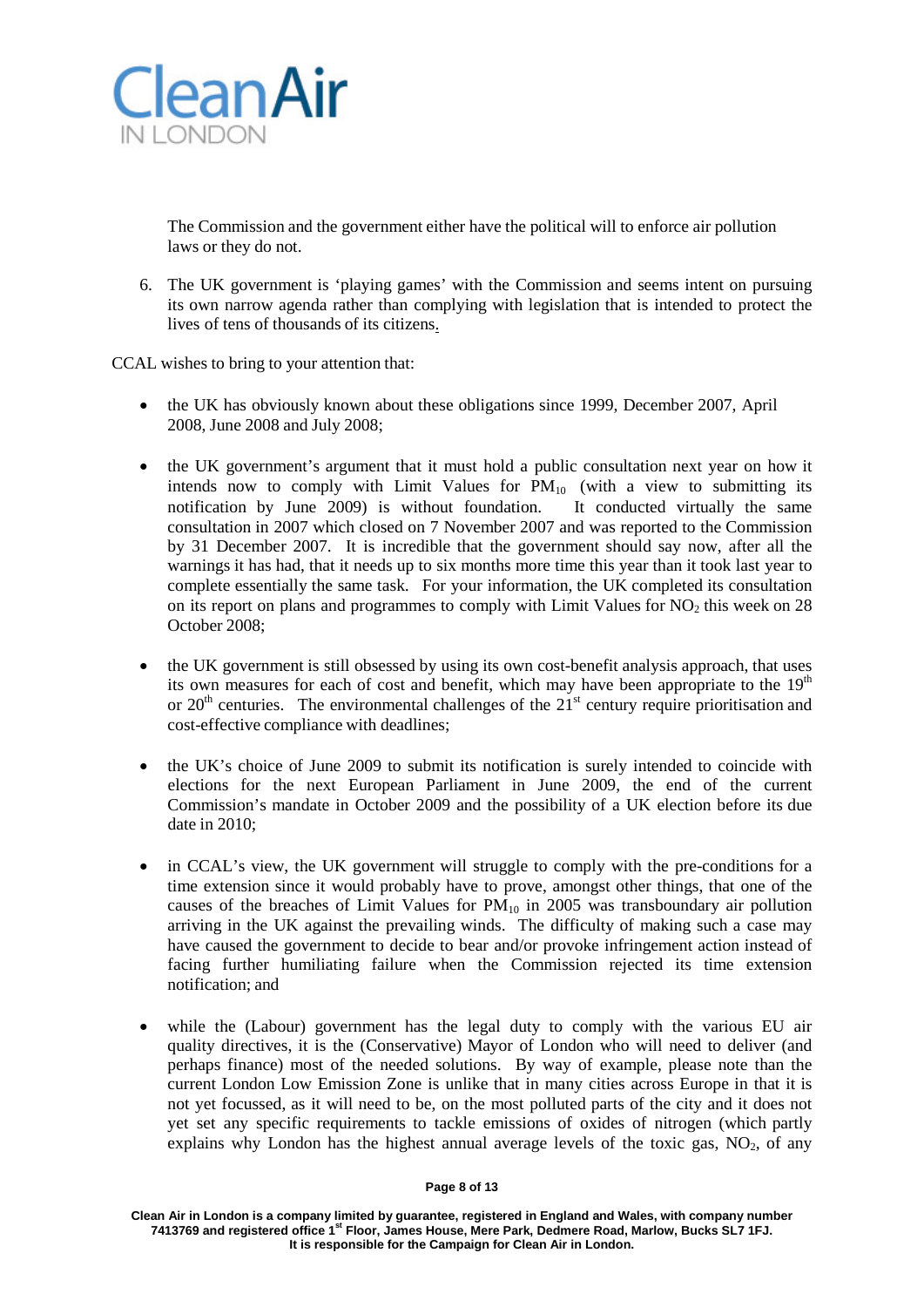

capital city in Western or Eastern Europe). Please note too that, in a game of high stakes, the Mayor of London has said that he plans to publish for consultation his Air Quality Strategy by June 2009 (after the UK has passed its own chosen deadline with the Commission).

The tactics are quite transparent and should be dismissed by the Commission. There is no time to waste with over 1,000 people per annum dying prematurely in London from exposure to particulate matter air pollution alone.

7. Leading UK NGOs have called for the government to comply fully with air quality laws.

CCAL joined 11 leading UK Non-Governmental Organisations (NGOs) in a letter to the Prime Minister dated 16 June 2008 in inviting the government to commit to comply fully with air quality laws. A copy of that letter can found via the link below:

[http://cleanairinlondon.org/solutions/leading-ngos-call-for-government-commitment-to-comply-](http://cleanairinlondon.org/solutions/leading-ngos-call-for-government-commitment-to-comply-fully-with-air-quality-laws/) [fully-with-air-quality-laws/](http://cleanairinlondon.org/solutions/leading-ngos-call-for-government-commitment-to-comply-fully-with-air-quality-laws/)

The NGOs letter included the following:

"If the UK does not meet its short term obligations for air quality, what chance is there that it will *meet five-year carbon budgets and longer-term commitments introduced in the Climate Change Bill?*

*"An unambiguous commitment now from the Government backed thereafter by prompt and meaningful action will give stakeholders of all types, whether from business, the non- governmental sector or citizens generally, the certainty and time necessary to play their full part in delivering the required changes in the most cost effective manner."*

Without the certainty provided laws that are complied with and/or enforced, it will be much more difficult for people to adjust and business to invest. How can those entering green industries, and their investors, have any confidence that any air pollution laws will be enforced if they are not now? Everyone would be better off with no such laws since time would not be wasted and investment could proceed at its own pace.

The reply from the Minister for Air Quality declined to give this commitment and showed that the government had no plans to comply with air quality laws;

8. last but not least, the Commission said on 8 July 2008 that legal action would follow if any Member State did not submit a notification for a time extension by the deadline and so it must.

There is clearly a need to take legal action against the UK now for breaching Limit Values for  $PM_{10}$  in 2005, 2006 and/or 2007. If the UK does eventually submit a notification for a time extension in whole or in part in due course, please ensure that it complies fully with relevant air quality laws.

CCAL urges you and those copied to press immediately for legal action to force the UK to comply fully with air quality laws. The UK government has had its last chance and is clearly determined not to take its air pollution obligations seriously.

#### **Page 9 of 13**

**Clean Air in London is a company limited by guarantee, registered in England and Wales, with company number 7413769 and registered office 1st Floor, James House, Mere Park, Dedmere Road, Marlow, Bucks SL7 1FJ. It is responsible for the Campaign for Clean Air in London.**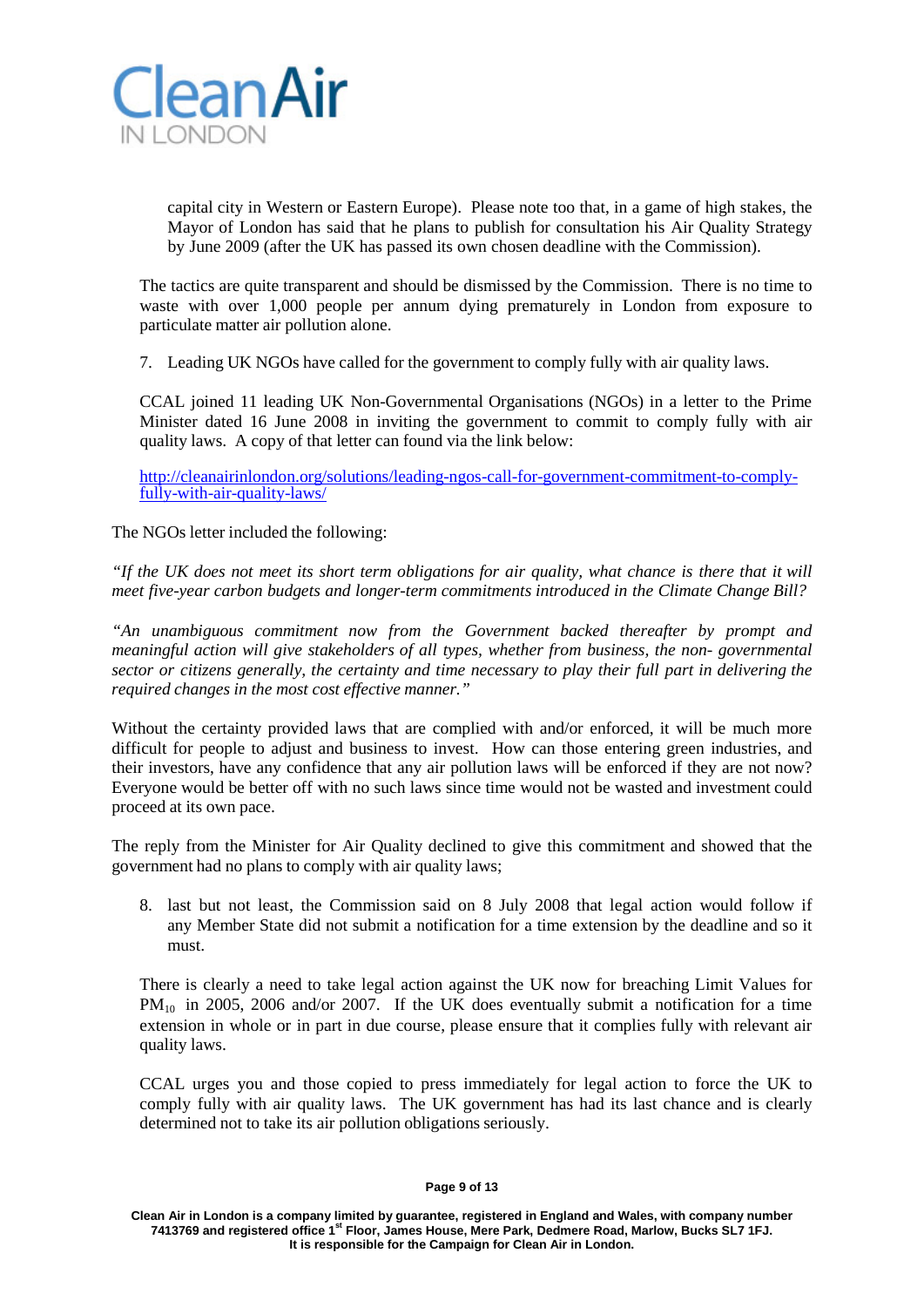

## **It is important that action is taken also to reinforce Limit Values for nitrogen dioxide**

While there is understandably a focus now on compliance with EU air quality limit values for PM<sub>10</sub>, CCAL urges you not to forget the crucial importance of the main other regulated air pollutant, nitrogen dioxide  $(NO<sub>2</sub>)$ .

The recent European Urban Audit of 321 European cities ranked London as having the highest average annual  $NO<sub>2</sub>$  of all 27 capital cities in Western and Eastern Europe. This is a shocking statistic for those of us who live in London. It is also a powerful reminder again of the UK government's dithering when it comes to complying with air pollution legislation. A government of fine words, but no action.

<http://www.urbanaudit.org/rank.aspx>

CCAL replied recently to the UK's consultation on its report on plans and programmes to comply with EU air quality limit values for  $NO<sub>2</sub>$ . You were copied on that response. In that letter, CCAL said:

*"In CCAL's view, the report does not meet the requirements of Annex IV of the relevant EU Directive. CCAL is therefore copying this letter to Commissioner Dimas and urging him please to reject the UK's report and to commence necessary enforcement action against the UK for failing to meet its reporting requirements – unless these points are addressed fully in its submission as required by 31 December 2008."*

CCAL is concerned particularly that a failure at this stage by the UK to produce credible, adequately funded plans to comply with the Limit Values for  $NO<sub>2</sub>$  by January 2010 (and/or to have a contingency plan that would allow it to meet the conditions of Article 22, paragraph 3 in respect of the Margin of Tolerance), is in effect allowing or encouraging the UK to miss that deadline and those requirements.

Please therefore act now to put meaning behind the Limit Values for  $NO<sub>2</sub>$  rather than waiting until they are breached and reported upon in 2010 and 2011 respectively.

In this context, please do not forget the importance also of enforcing the requirements of the National Emissions Ceiling Directive where the UK has admitted it will fail to meet the January 2010 deadline for oxides of nitrogen by some 10%.

Finally, CCAL wishes to record here its sincere thanks for all that you and your staff have done and continue to do to improve air quality across Europe.

Please confirm whether the UK notified the Commission by its deadline of 31 October 2008 of a request for a time extension to comply with European Union air quality laws for  $PM_{10}$  in the manner requested by the Commission in its press release dated 8 July 2008. There is no need to reply further to this letter, unless you wish to do so, since CCAL would rather the Environment DG puts its resources into managing infringement action against the UK.

Please acknowledge receipt of this letter to the email address provided separately.

With best wishes.

### **Page 10 of 13**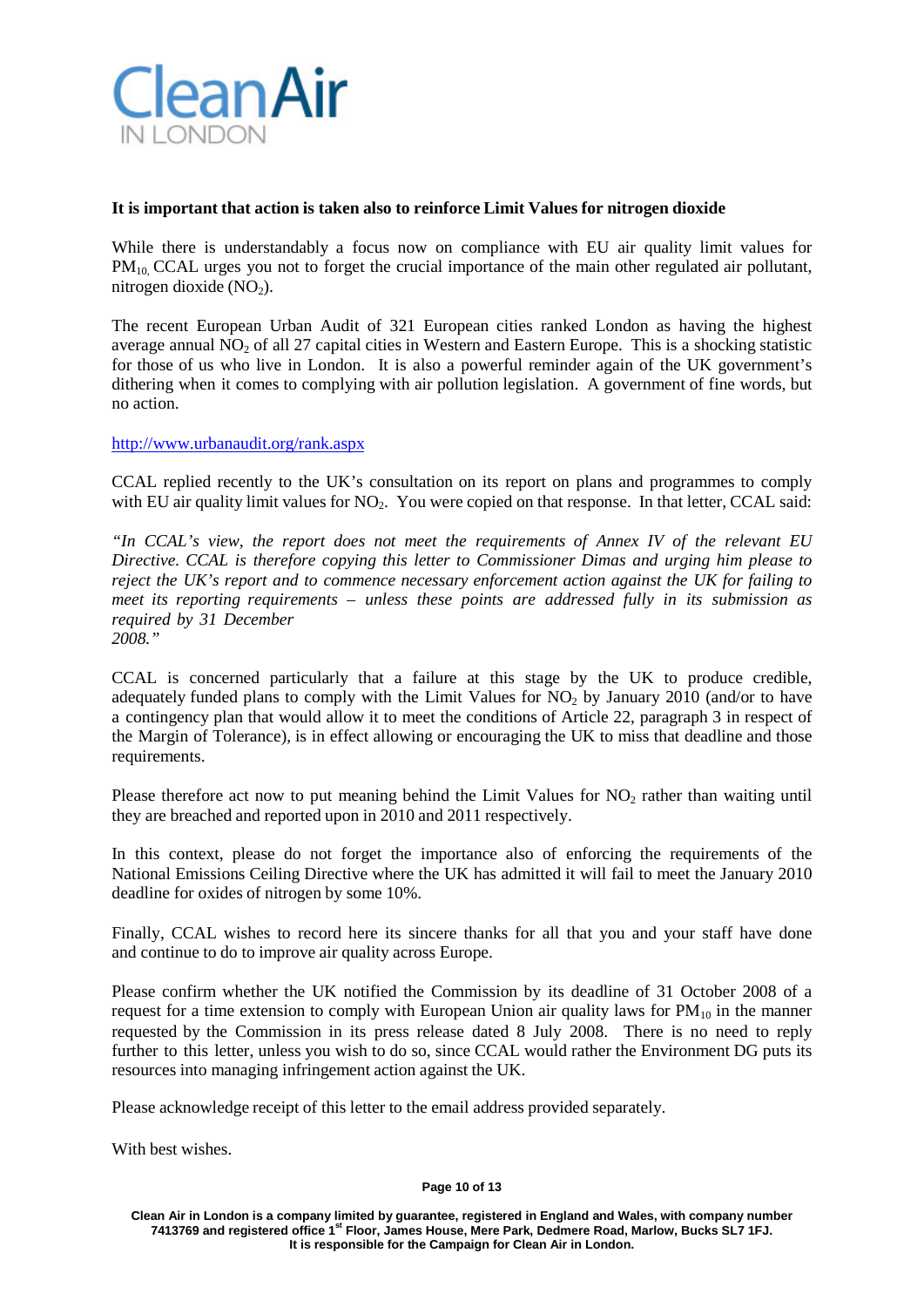

Yours sincerely,

Simon Birkett Principal Contact Campaign for Clean Air in London

Enclosures:

Letter to the UK government on its plans and programmes to comply with Limit Values for  $NO<sub>2</sub>$ Letter from CCAL and leading NGOs to the Prime Minister

By hand: Winston Fletcher, Chair, The Knightsbridge Association Carol Seymour-Newton, Honorary Secretary, The Knightsbridge Association

C<sub>c</sub>:

President Barroso The Rt. Hon. Gordon Brown MP, The Prime Minister Mogens Peter Carl, Director-General, Environment DG Jos Delbeke, Directorate C: Climate Change and Air, Environment DG Stefan Moser, C3 Clean Air & Transport, Environment DG The Rt. Hon. Hilary Benn MP, Secretary of State for Environment, Food and Rural Affairs The Rt. Hon. Geoff Hoon MP, Secretary of State for Transport The Rt. Hon. the Lord Hunt of Kings Heath, Minister of Air Quality, Defra Mayor Johnson Sir Simon Milton, Deputy Mayor for Policy and Planning Ken Livingstone, Candidate for Mayor of London in 2012 **ORGANISATIONS** Amenity Societies Helen Ainsworth, EU and International Air Quality, Defra Jenny Bates, London Regional Campaigns Co-ordinator, Friends of the Earth James Bidwell, Chief Executive, Visit London John Brewster OBE, Chairman, Port Health and Environmental Services Committee, Corporation of London Patricia Brown, Chief Executive, Central London Partnership Robert Buxton, Deputy Chairman, West London Residents Association Nick Fairholm, Transport for London David Higgins, Chief Executive, Olympic Delivery Authority Tim Hockney, Executive Director, London First Professor Frank Kelly, Kings College London Dr Michal Krzyzanowksi, Regional Adviser, Air Quality and Health, WHO Sarah Legge, GLA Principal Policy Adviser – Air Quality Blake Ludwig, Campaign Director, Alliance Against Urban 4x4s Professor Bob Maynard, Health Protection Agency Paul McLoughlin, UK General Manager, Zipcar Philip Mulligan, Chief Executive, Environment Protection UK Derek Picot, Chairman, The Knightsbridge Business Group Dragomira Raeva, Air Policy Officer, European Environmental Bureau Dr Gordon Taylor, Chairman, West London Residents Association Robert Vaughan, NO2 Plans and Programmes, Defra

#### **Page 11 of 13**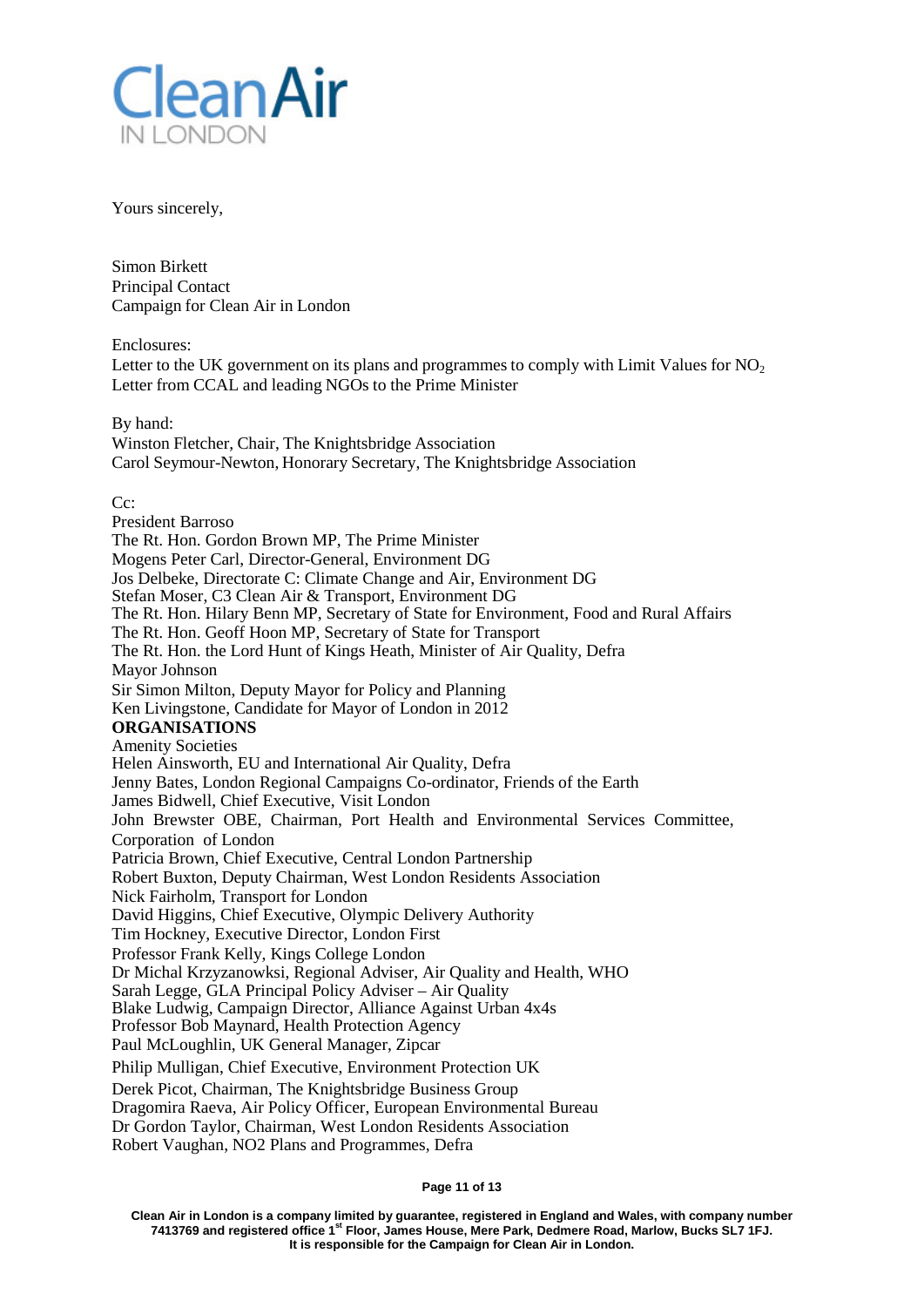

Dr Martin Williams, Head of Air Quality and Industrial Pollution Programme, Defra **LEADING POLITICIANS** Peter Ainsworth MP, Shadow Secretary of State, Defra, Conservative Tim Farron MP, Shadow Secretary of State for EFRA, Liberal Democrat Mark Field MP, Conservative The Rt. Hon. Michael Jack MP, Chairman of the Environment and Rural Affairs Select Committee Susan Kramer MP, Shadow Secretary of State for Transport, Liberal Democrat The Rt. Hon. Sir Malcolm Rifkind QC MP, Conservative Joan Ruddock MP, Parliamentary Under Secretary of State Jonathan Shaw MP, Parliamentary Under Secretary of State and Minister for the South East Theresa Villiers MP, Shadow Secretary of State for Transport, Conservative Tim Yeo MP, Chairman Environmental Audit Committee, Conservative Gerard Batten MEP, London, Independence John Bowis MEP, London, Conservative Chris Davies MEP, Liberal Democrat Robert Evans MEP, London, Labour Mary Honeyball MEP, London, Labour Syed Kamall MEP, London, Conservative Ms Jean Lambert MEP, London, Green Party Baroness Ludford MEP, London, Liberal Democrat Linda McAvan MEP, Labour Claude Moraes MEP, London, Labour Charles Tannock MEP, London, Conservative Richard Barnes AM, Deputy Mayor and Leader of the Conservative Group, GLA Tony Arbour AM, Conservative Gareth Bacon AM, Conservative Andrew Boff AM, Conservative Victoria Borwick AM, Conservative James Cleverly AM, Conservative, Conservative Brian Coleman AM, Conservative Roger Evans AM, Conservative Kit Malthouse AM, Deputy Mayor for Policing, Conservative Steve O'Connell AM, Conservative Richard Tracey AM, Conservative Jenny Jones AM, Leader of the Green Group, GLA Darren Johnson AM, Chair of the Environment Committee, GLA, Green Len Duvall AM, Leader of the Labour Group, GLA Jeanette Arnold AM, Labour John Biggs AM, Labour Nicky Gavron AM, Labour Joanne McCartney AM, Labour Murad Qureshi AM, Labour Navin Shah AM, Labour Valerie Shawcross AM, Labour Mike Tuffrey AM, Leader of the Liberal Democrat Group, GLA Dee Doocey AM, Liberal Democrat Caroline Pidgeon AM, Liberal Democrat Councillor Colin Barrow, Leader of the Council, WCC, Conservative Councillor Danny Chalkley, Transport and Environment, WCC, Conservative Councillor Merrick Cockell, Leader of the Council, RBKC, Conservative Councillor Daniel Moylan, Deputy Leader, RBKC, Conservative Councillor Frances Blois, WCC, Conservative Councillor Tony Devenish, WCC, Conservative Councillor Philippa Roe, WCC, Conservative Councillor Dr Iain Hanham, RBKC, Conservative Councillor Quentin Marshall, RBKC, Conservative

**Page 12 of 13**